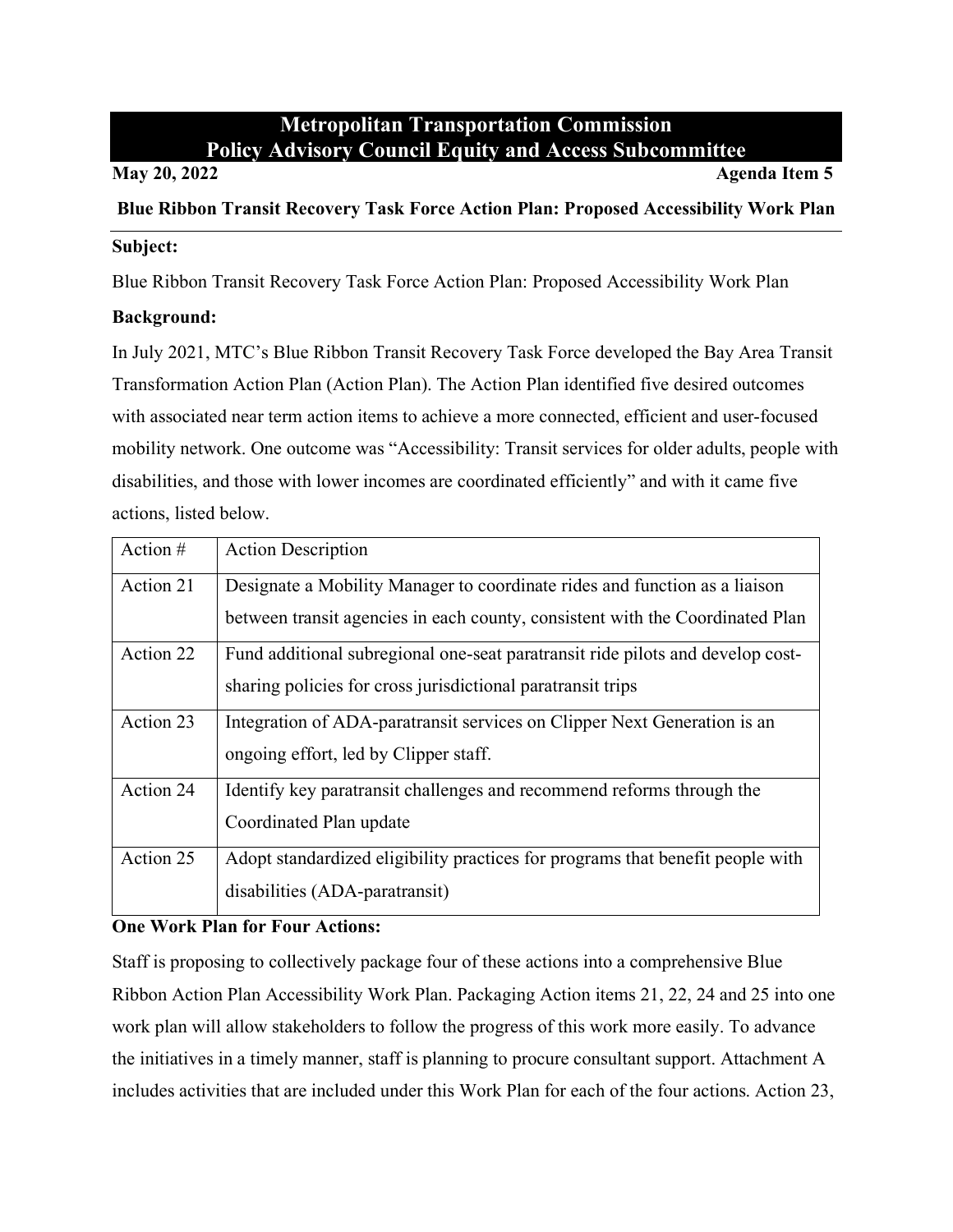the integration of ADA-paratransit service on to the Clipper system, is a stand-alone item under the larger Next Generation Clipper project (expected mid-2023).

#### **Coordinated Plan Integration:**

At the conclusion of the Accessibility Work Plan, each action item will have a final report that documents the work performed, findings and recommendations. These reports will become addendums of the Coordinated Public Transit-Human Services Transportation Plan, which is currently undergoing an update and will be presented to the Commission in mid-2023 for adoption. [https://mtc.ca.gov/sites/default/files/MTC\\_Coordinated\\_Plan.pdf](https://mtc.ca.gov/sites/default/files/MTC_Coordinated_Plan.pdf)

#### **Stakeholder Engagement:**

The proposed Work Plan includes stakeholder engagement of riders in the form of interviews, focus groups, surveys, and discussion forums. Staff requests input from Policy Advisory Council members on individuals, agencies, and community groups to be engaged for this Work Plan. Beyond this required deep stakeholder engagement, staff will provide regular updates of ongoing work to MTC's Policy Advisory Council Equity and Access Subcommittee. Staff will also give regular updates to the Transit Caucus subcommittee and the Bay Area Partnership Accessibility Committee, both of which are working groups comprised of Bay Area transit agency staff.

#### **Timeline and Next Steps:**

After soliciting feedback, staff will begin the consultant procurement process and expects to kick-off activities for this Work Plan in Summer 2022, wrapping up in early 2024. For more information on the Blue Ribbon Transit Recovery Task Force Action Plan Accessibility Work Plan and to provide the names of individuals, agencies, and community groups for stakeholder engagement, please contract Drennen Shelton (dshelton @bayareametro.gov).

#### **Attachments:**

• Attachment A: Blue Ribbon Action Plan Proposed Accessibility Work Plan Activities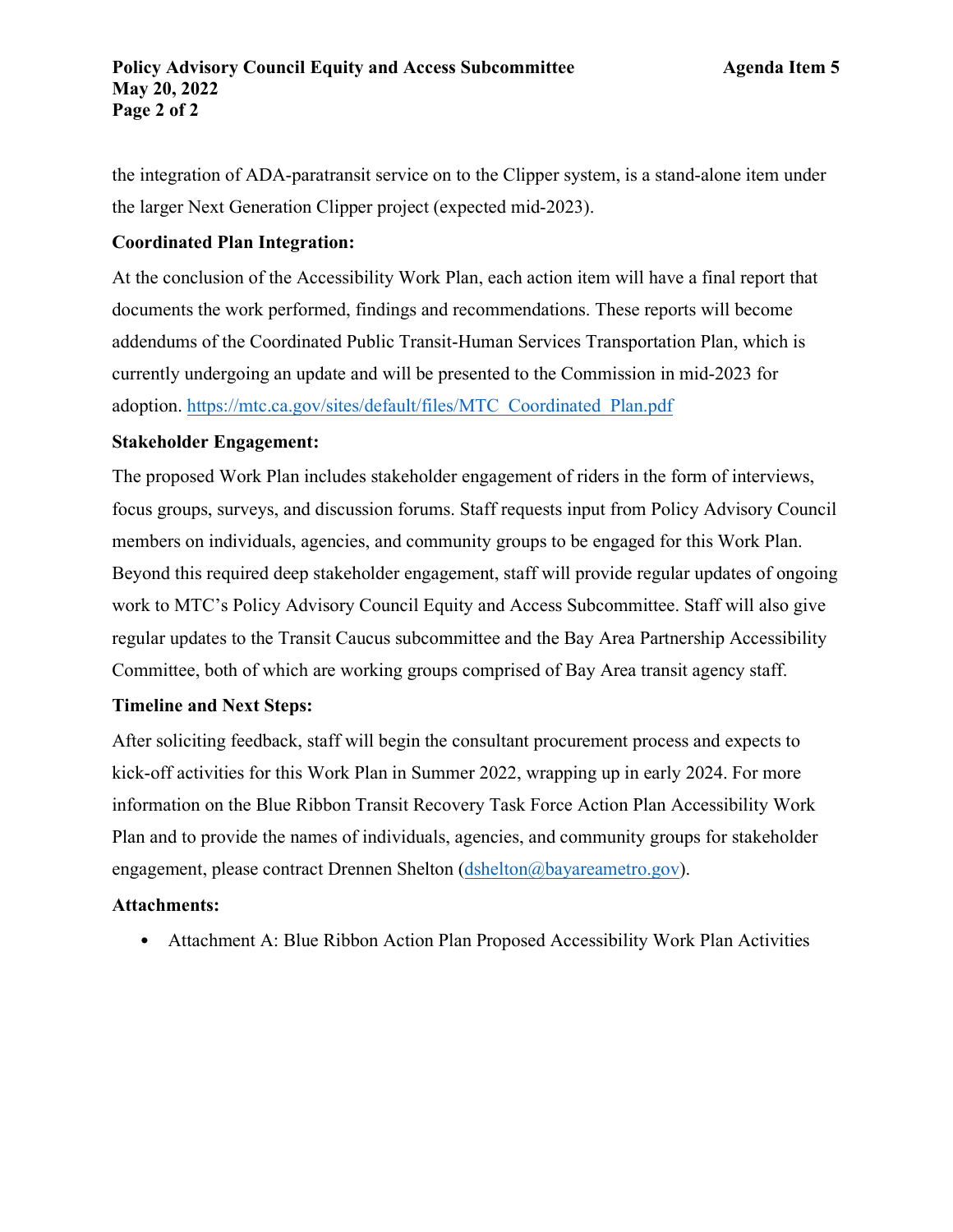| <b>Action Description</b>      | <b>Action Activities</b>                                |
|--------------------------------|---------------------------------------------------------|
| Designate a Mobility           | - Facilitate meetings with agencies, organizations, and |
| Manager to coordinate rides    | other parties to discuss current condition of mobility  |
| and function as a liaison      | management and find consensus on which entity           |
| between transit agencies in    | should lead mobility management functions.              |
| each county, consistent with   | - Document the process and create an analysis for       |
| the Coordinated Plan           | each county.                                            |
| Fund additional subregional    | - Design and issue one-seat ride pilot program call for |
| one-seat paratransit ride      | projects; award project funding for up to three pilots. |
| pilots and develop cost-       | - Facilitate meetings with transit agency staff to      |
| sharing policies for cross     | document cost-sharing agreements and transfer           |
| jurisdictional paratransit     | practices and policies for cross jurisdiction trips.    |
| trips                          | - Provide analysis of current agreements and            |
|                                | practices; provide recommendations for                  |
|                                | improvements.                                           |
|                                | - Map existing transfer points; provide criteria and    |
|                                | minimum standards for safe transfer points.             |
| Integration of ADA-            | Not part of this work plan. Work is ongoing and is led  |
| paratransit services on        | by Clipper Staff.                                       |
| <b>Clipper Next Generation</b> |                                                         |
| Identify key paratransit       | - Synthesize recent findings for top issues for         |
| challenges and recommend       | paratransit riders.                                     |
| reforms through the            | - Meet with paratransit coordinating councils, transit  |
| Coordinated Plan update        | accessibility committee members and other paratransit   |
|                                | riders in forums, focus groups, and other small setting |
|                                | meetings for deep engagement on top issues.             |
|                                | - Meet with transit staff and paratransit providers to  |
|                                | define the top paratransit provision challenges.        |
|                                |                                                         |

#### **Blue Ribbon Action Plan Proposed Accessibility Work Plan Activities**